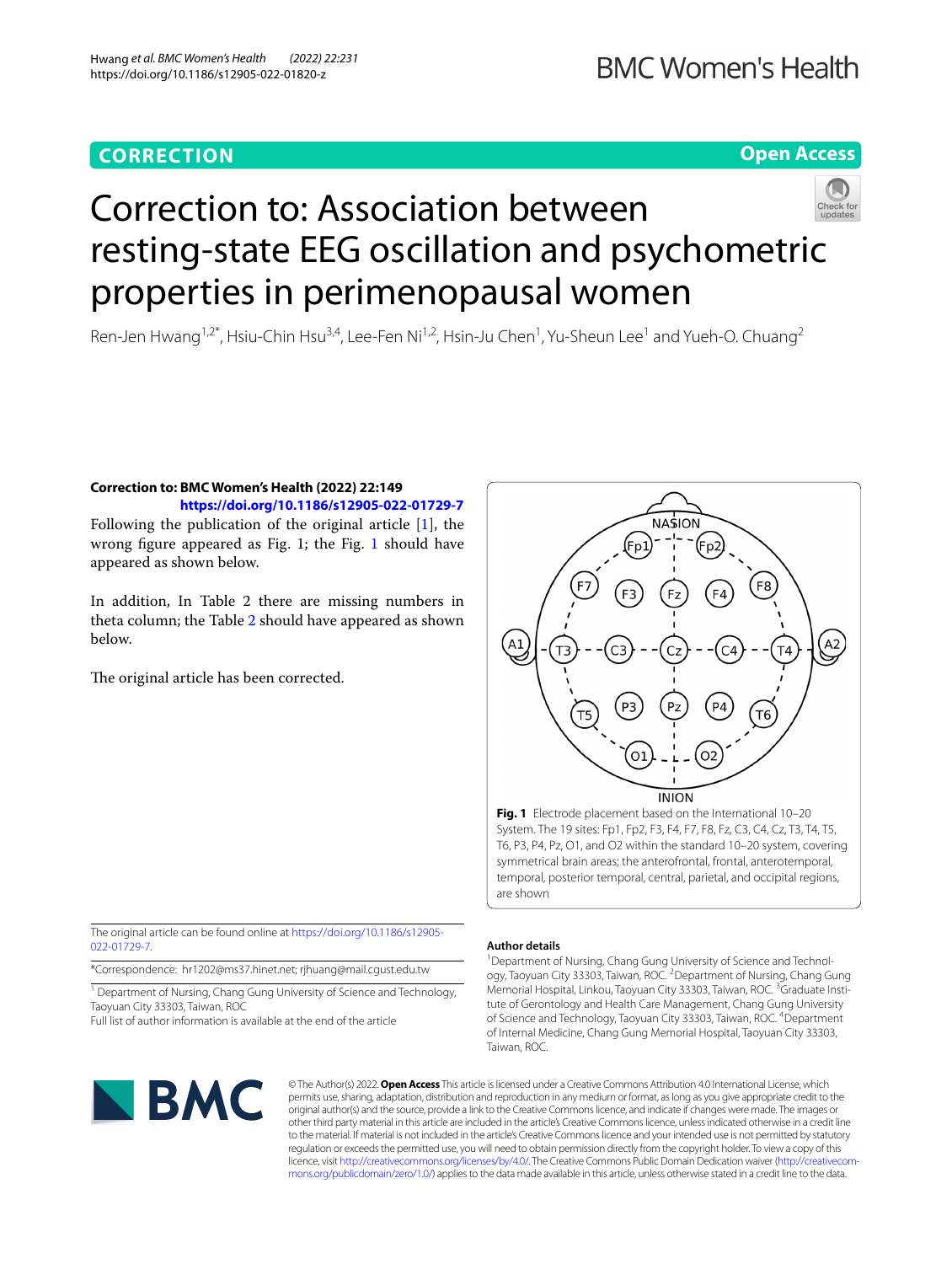<span id="page-1-0"></span>

|                    | IS_total  |           |          |            |           | DI_total                          |           |        |          |           | SAI_total |          |          |           |           | BIS_total |          |       |          |          |
|--------------------|-----------|-----------|----------|------------|-----------|-----------------------------------|-----------|--------|----------|-----------|-----------|----------|----------|-----------|-----------|-----------|----------|-------|----------|----------|
|                    | Delta     | Theta     | Alpha    | Beta       | Gamma     | $\sigma$<br>Deltë                 | Theta     | Alpha  | Beta     | Gamma     | Delta     | Theta    | Alpha    | Beta      | Gamma     | Delta     | Theta    | Alpha | Beta     | Gamma    |
| FP <sub>1</sub>    | $-0.171$  | 0.044     | 0.161    | 0.434      | $-0.441$  | $-0.272$                          | $-0.061$  | 0.444  | 0.044    | $-0.369$  | 0.164     | 0.276    | 0.039    | $-0.329$  | $-0.440$  | $-0.045$  | 0.017    | 0.215 | $-0.073$ | $-0.345$ |
| FP <sub>2</sub>    | $-0.232$  | 0.043     | 0.138    | 0.499      | $-0.381$  | $-0.040$                          | $-0.102$  | 0.370  | $-0.211$ | $-0.375$  | 0.404     | 0.252    | $-0.017$ | $-0.567*$ | $-0.536$  | 0.258     | $-0.093$ | 0.069 | $-0.352$ | $-0.281$ |
|                    | $-0.294$  | 0.013     | 0.151    | 0.662*     | $-0.347$  | $-0.389$                          | $-0.065$  | 0.542  | 0.080    | $-0.397$  | $-0.041$  | 0.153    | 0.200    | 0.119     | $-0.467$  | $-0.164$  | 0.156    | 0.165 | $-0.160$ | $-0.082$ |
|                    | $-0.499$  | $-0.123$  | 0.207    | $0.740**$  | $-0.345$  | $-0.253$                          | $-0.333$  | 0.487  | 0.069    | $-0.524$  | 0.170     | $-0.031$ | 0.110    | 0.038     | $-0.533$  | $-0.127$  | $-0.239$ | 0.276 | 0.005    | $-0.241$ |
|                    | $-0.546$  | $-0.162$  | 0.292    | 0.635*     | $-0.459$  | $-0.152$                          | $-0.434$  | 0.410  | 0.054    | $-0.466$  | 0.197     | $-0.124$ | 0.013    | 0.094     | $-0.385$  | 0.078     | $-0.378$ | 0.325 | $-0.201$ | $-0.396$ |
| 24                 | $-0.531$  | $-0.192$  | 0.234    | $0.754**$  | $-0.467$  | $-0.166$                          | $-0.279$  | 0.416  | $-0.046$ | $-0.472$  | 0.274     | $-0.025$ | 0.015    | $-0.071$  | $-0.435$  | 0.093     | $-0.255$ | 0.259 | $-0.218$ | $-0.308$ |
| ≌                  | $-0.418$  | 0.143     | 0.229    | $0.600*$   | $-0.434$  | 0.129                             | $-0.298$  | 0.378  | $-0.266$ | $-0.448$  | 0.408     | $-0.077$ | 0.037    | $-0.350$  | $-0.500$  | 0.455     | $-0.198$ | 0.085 | $-0.509$ | $-0.383$ |
|                    | $-0.127$  | 0.363     | 0.104    | 0.414      | $-0.452$  | $-0.193$                          | $-0.083$  | 0.450  | $-0.008$ | $-0.376$  | 0.026     | $-0.051$ | 0.170    | 0.258     | $-0.353$  | $-0.209$  | 0.039    | 0.008 | 0.175    | 0.010    |
|                    | $-0.430$  | $-0.193$  | 0.080    | $0.634*$   | $-0.310$  | $-0.168$                          | $-0.460$  | 0.559* | 0.032    | $-0.634*$ | 0.070     | $-0.236$ | 0.249    | 0.204     | $-0.629*$ | 0.107     | $-0.424$ | 0.238 | $-0.030$ | $-0.197$ |
|                    | $-0.598*$ | $-0.408$  | 0.237    | $0.603*$   | $-0.388$  | Ξ<br>$\overline{a}$               | $-0.562*$ | 0.504  | $-0.020$ | $-0.592*$ | 0.145     | $-0.295$ | 0.125    | 0.164     | $-0.476$  | 0.068     | $-0.531$ | 0.442 | $-0.102$ | $-0.540$ |
|                    | $-0.683*$ | $-0.388$  | 0.257    | 0.653*     | $-0.461$  | $\overline{37}$<br>$\overline{5}$ | $-0.329$  | 0.462  | $-0.104$ | $-0.524$  | 0.211     | $-0.111$ | 0.079    | 0.050     | $-0.498$  | 0.032     | $-0.408$ | 0.357 | $-0.118$ | $-0.317$ |
| 집                  | $-0.606*$ | $-0.051$  | 0.244    | $0.835***$ | $-0.194$  | $-0.147$                          | $-0.304$  | 0.253  | 0.178    | $-0.073$  | 0.298     | $-0.168$ | $-0.036$ | 0.102     | $-0.220$  | $-0.117$  | $-0.548$ | 0.014 | 0.366    | 0.194    |
|                    | $-0.587*$ | $-0.406$  | $0.552*$ | $0.695***$ | $-0.470$  | $-0.159$                          | $-0.263$  | 0.284  | 0.126    | $-0.147$  | 0.112     | $-0.096$ | $-0.084$ | 0.150     | $-0.221$  | $-0.082$  | $-0.407$ | 0.496 | $-0.106$ | $-0.300$ |
|                    | $-0.358$  | $-0.361$  | 0.157    | 0.586*     | $-0.444$  | 0.018                             | $-0.570*$ | 0.450  | $-0.172$ | $-0.482$  | 0.072     | $-0.273$ | 0.172    | $-0.003$  | $-0.402$  | 0.132     | $-0.512$ | 0.426 | $-0.270$ | $-0.537$ |
|                    | $-0.617*$ | $-0.612*$ | 0.194    | $0.728**$  | $-0.550$  | $-0.164$                          | $-0.515$  | 0.523  | $-0.107$ | $-0.479$  | 0.006     | $-0.217$ | 0.170    | 0.012     | $-0.318$  | 0.039     | $-0.388$ | 0.396 | $-0.163$ | $-0.451$ |
|                    | $-0.738*$ | $-0.672*$ | 0.339    | $0.781***$ | $-0.528$  | $-0.195$                          | $-0.306$  | 0.449  | $-0.086$ | $-0.322$  | 0.028     | $-0.092$ | 0.144    | $-0.026$  | $-0.252$  | $-0.025$  | $-0.324$ | 0.500 | $-0.212$ | $-0.449$ |
| ٩                  | $-0.390$  | $-0.284$  | 0.435    | $0.594*$   | $-0.641*$ | 0.340                             | 0.031     | 0.314  | $-0.186$ | $-0.451$  | 0.393     | $-0.034$ | 0.046    | 0.069     | $-0.340$  | 0.316     | $-0.120$ | 0.454 | $-0.359$ | $-0.397$ |
| $\overline{\circ}$ | $-0.365$  | $-0.433$  | 0.481    | $0.580*$   | $-0.358$  | 0.225                             | 0.095     | 0.119  | $-0.026$ | $-0.392$  | 0.358     | 0.215    | $-0.081$ | 0.067     | $-0.464$  | 0.209     | 0.123    | 0.222 | $-0.344$ | $-0.237$ |
| S                  | $-0.534$  | $-0.496$  | 0.403    | $0.712**$  | $-0.475$  | 0.115                             | $-0.062$  | 0.318  | $-0.045$ | $-0.343$  | 0.266     | $-0.069$ | 0.115    | 0.072     | $-0.338$  | 0.260     | 0.069    | 0.349 | $-0.343$ | $-0.270$ |